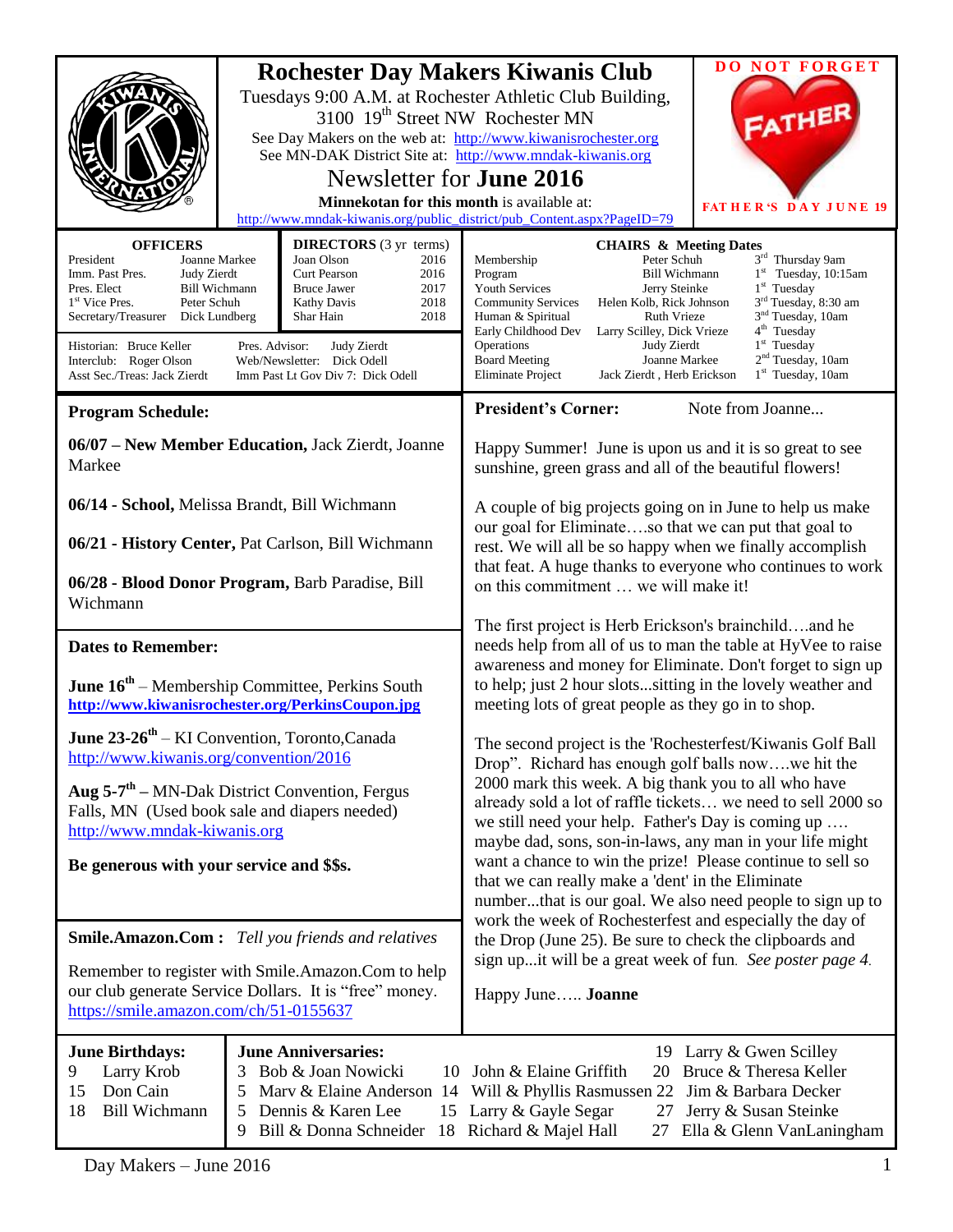| Secretary/Treasurer's Report - 05/10/16: |
|------------------------------------------|
|------------------------------------------|

| <b>Bank Balance - 4/30/2016:</b> | \$11,544.64   |
|----------------------------------|---------------|
| Bike Repair:                     | 212.13<br>SS. |
| <b>Charitable Account</b>        | 19.27<br>S.   |
| <b>Administrative Account:</b>   | \$6,063.54    |
| Service Account:                 | \$5,249.70    |

**Members on Leave:** Don Cain, John Griffith, Dennis Lee, Karen Lee, Mike Siverling, Dave Truxal

**April Service Hour Statistics:** 973 hours by 43 members, 60% Participation.

#### **May 2016 Board Meeting Summary**

The Site Search Committee updated the board on its progress: Investigating: Eagles Club, Hadley Creek Golf, Peace Church, 125 Live, Autumn Ridge Church.

Golf Drop Raffle Fund Raiser for Eliminate Status: Raffle tickets are being sold; Posters have been printed, and will be posted at businesses in June.

The Reading Oasis at Gage School: A \$2,000 IBM grant has been submitted and approved. Other grants are being submitted. The Kiwanis Hockey Festival will provide \$500.

Dave Moehnke described a "Dine to Donate" fundraiser at the Texas Roadhouse Restaurant. On an assigned day, our club would receive 10% of sales from Members & Friends who dine there. The board approved this as a Club Fundraiser.

The Membership Committee was directed to follow-up on five inactive members with unpaid dues.

The board discussed the status of the Builders Club at the Boys and Girls Club. There are issues there that need to be resolved. Cribbage tutoring will be suspended, as a Day Makers project, for the time being. The project will need more Day Makers members, and possibly Key Club member involvement, plus a budget for the next school year in order to continue.

The board discussed our clubs representation at the District Convention. The board named our clubs three delegates: Shar Hain, JoAnn Markee, and Judy Zierdt. The alternates (2) will have to be named at the June Board Meeting.

Continued Next Column

**Secy Report:** (Continued)

**Committee Reports:**

**Community Service-** Our club is volunteering once per quarter at Saturday Noon Meals at CUMC.

**Early Childhood Development-** We have a good supply of books to be distributed.

**Human & Spiritual Values-** Don Wendt has volunteered to print our "Thinking of You" and "Sympathy" Cards. Interfaith Hospitality Network (IHN) has changed its name to Family Promise.

**Operations-** Our club will have a fundraiser at the Pizza Ranch in November.

**Program-** Programs are booked through June 14<sup>th</sup>. The clubs birthday party is scheduled on July  $26<sup>th</sup>$ , and the Club Picnic on August  $9<sup>th</sup>$  at Quarry Hill Park.

**Youth Services-** Our clubs Century HS scholarships will be awarded at an Awards Ceremony on May 27<sup>th</sup>.

#### **Richard Lundberg,** Secy/Treasurer

**Did You Know ?? : Father's Day – June 19th**

After the success obtained by Anna Jarvis with the promotion of Mother's Day in Grafton, West Virginia, (see last month's newsletter) the first observance of a "Father's Day" was held on July 5, 1908, in Fairmont, West Virginia, in the Williams Memorial Methodist Episcopal Church South, now known as Central United Methodist Church.

In 1910, a Father's Day celebration was held in Spokane, Washington, at the YMCA by Sonora Smart Dodd, who was born in Arkansas. Its first celebration was in the Spokane YMCA on June 19, 1910. In 1966, President Lyndon B. Johnson issued the first presidential proclamation honoring fathers, designating the third Sunday in June as Father's Day.

Six years later, the day was made a permanent national holiday when President Richard Nixon signed it into law in 1972.

So now you know  $\ldots$  just don't forget June  $19<sup>th</sup>$ .

## **Dick Odell**

PS: Summer Begins  $-$  June  $21<sup>st</sup>$  – Longest daylight !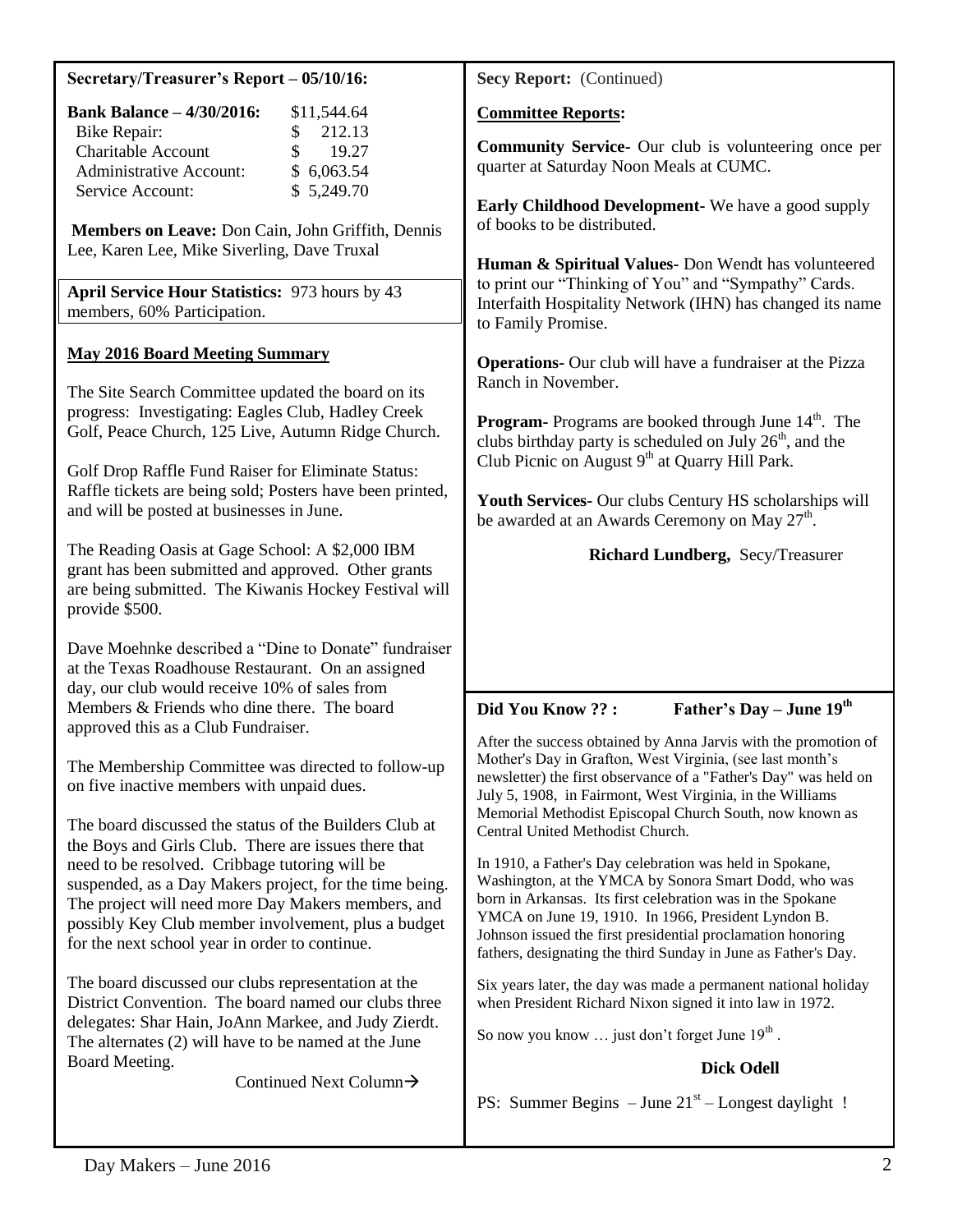#### **2016 MN-Dak District Convention - August 5, 6, 7th Bigwood Event Center - Fergus Falls, Minnesota**

(Online registration requires credit card payment) Please note: If you are a member you will be asked to login using your email and Kiwanis portal password. If you do not have a password you can create one as you begin your registration.

- Full registration fee: \$160 until July 15, (\$185 after July 15) (child \$50). (Full registration fee includes Friday dinner and entertainment, Saturday breakfast, noon lunch, and evening banquet, Sunday breakfast, hospitality refreshments, entertainment, workshops, program book.)
- Saturday only registration fee: \$125 until July 15, (\$140 after July 15) (Full registration fee includes Friday dinner and entertainment, Saturday breakfast, noon lunch, and evening banquet, Sunday breakfast, hospitality refreshments, entertainment, workshops, program book.) **Sign up now at:**

**[http://www.mndak-kiwanis.org](http://www.mndak-kiwanis.org/) Dick Odell**

# **Kwik Trip Gift Cards: (**For Drivers or Gifts)

Our Kwik Trip gift card fundraising program has now raised over \$4,000.00. This has been done with 6 members buying a LOT of gift cards and 4 more buying regularly. Just think what could be done if 20 or 30 members were supporting this project.



PLEASE, try to find a reason to purchase these gift cards. They don't require you to donate even 1 cent toward the project. They make great gifts for birthdays, Christmas, graduations, anniversaries, thank you gifts and of course your own use for gas or any purchases in the store.

Get creative and think of a way to use these cards. There is NO OTHER FUNDRAISER THAT COSTS YOU NOTHING TO SUPPORT.

The Kwik Trip Gift cards do not expire and they work for anything in the Kwik Trip Stations, including fuel, food, etc. The Kwik Trip Corp rebates \$\$ to our club for our Eliminate M/NT program to save lives from Tetanus.

[https://www.kwiktrip.com/getdoc/6f1fb01a-90ac-475d-86ad-](https://www.kwiktrip.com/getdoc/6f1fb01a-90ac-475d-86ad-30ea54c9bbc7/Fundraising)[30ea54c9bbc7/Fundraising](https://www.kwiktrip.com/getdoc/6f1fb01a-90ac-475d-86ad-30ea54c9bbc7/Fundraising)

**Herb Erickson, Dick Odell** For Eliminate Project

## **Harriet Bishop K-Kids:**

The Harriet Bishop K-Kids wrapped up an outstanding year at their last meeting on May17 with an ice cream social. They did a Power Point presentation of their activities and achievements for the year. Having previously set a goal of raising \$300 for "The Boys and Girls Club." They exceeded it by raising \$429.50.

Helping to push them beyond their goal was duct tape day. A vote was taken by the student body of selecting two teachers who had said they were willing to be duct taped to the gym wall. During that day each class came to the gym and began applying the tape which was cut into lengths by the K-Kids, who also assisted the younger kids. When the chairs were pulled, the tape held.

Shown in the picture is Justin Lowndes accepting the check on behalf of the Boys and Girls Club from the Kiwanis Harriet Bishop K-Kids Club.



**Rick Johnson**

## **Kiwanis Mission Statement:**

**Kiwanis is a global organization of volunteers dedicated to** *improving* **the world one child and one community at a time.**